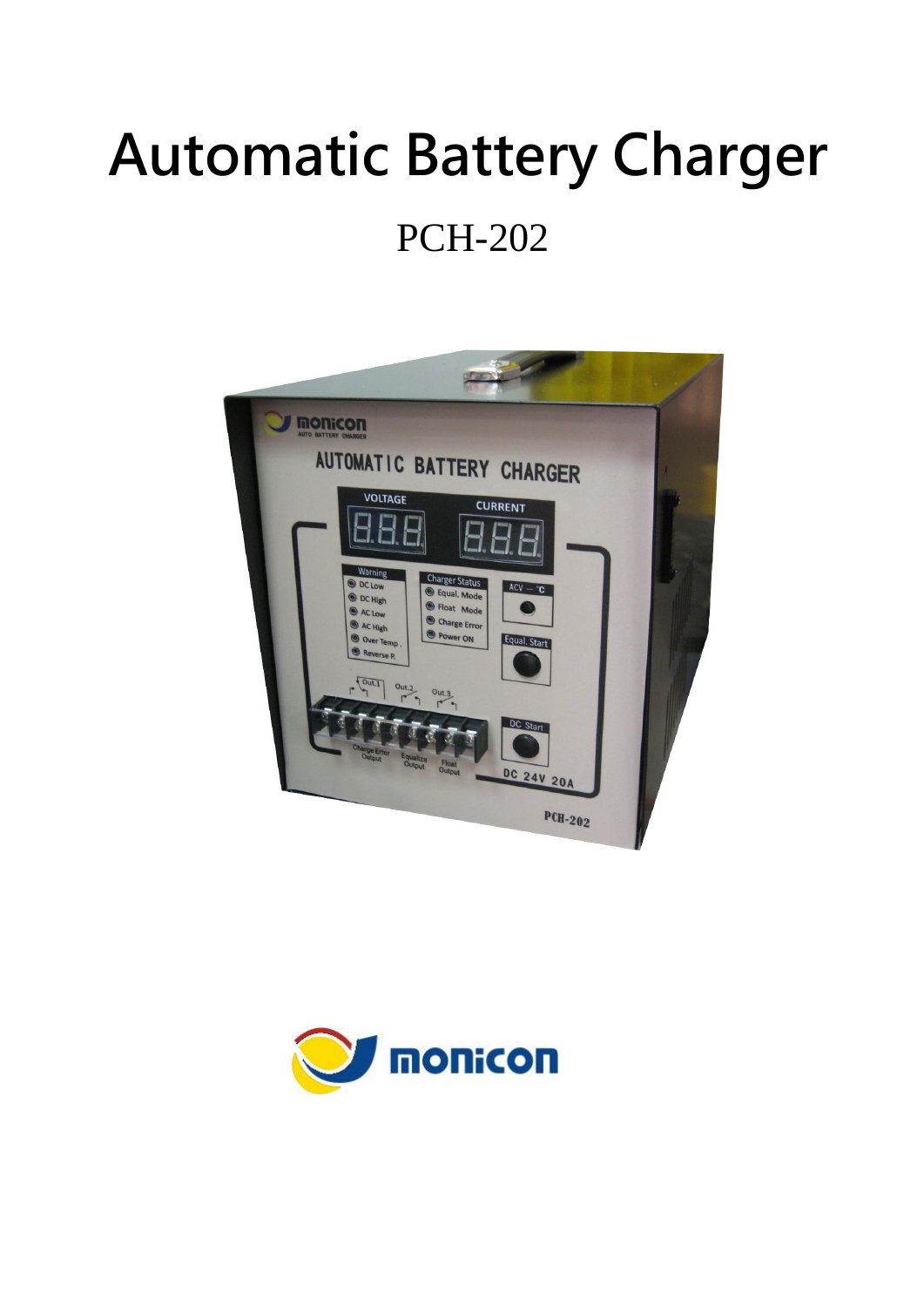

 $\circ$ 

Please read all warnings and safety guide before operating PCH-202. Operator is responsible for any regulations required by special applications. Please do not connect AC power before installation. Warranty voids if instructions are not followed and may risk of electrical shock, fire or injury.

#### Important Safety Guide

- 1. Do not place charger under rain, sunlight, dust condition, acidic or corrosive gas environment.
- 2. To prevent overheating, do not block ventilation fan.
- 3. PCH-202 is equipped with automatic charging loop detection. Charger does not need to be turned off or disconnected from the battery, it enters maintenance mode after the battery has been fully charged.
- 4. Please use only factory parts and suggested accessories. Unauthorized parts may risk of shock, fire, or injury.
- 5. Please do not disassemble PCH-202. Attempting to repair may risk of fire and electrical shock.
- 6. PCH-202 contains residual power even after removed from the battery and AC power.
- 7. Please make sure the AC ground wire from PCH-202 is properly installed. Improper connection may risk of electrical shock, fire, or injury.
- 8. Please remove ac power and battery first and then perform maintenance.
- 9. Please use supplied wires or same grade wires.
- 10.Due to the nature of lead acid battery, hydrogen and oxygen gas are been released during charging. Please operate charger in a well-ventilated area.
- 11.Please do not press DC start output button for a long period of time. DC start is designed as force output when battery is below 6V and charger cannot automatically start charging.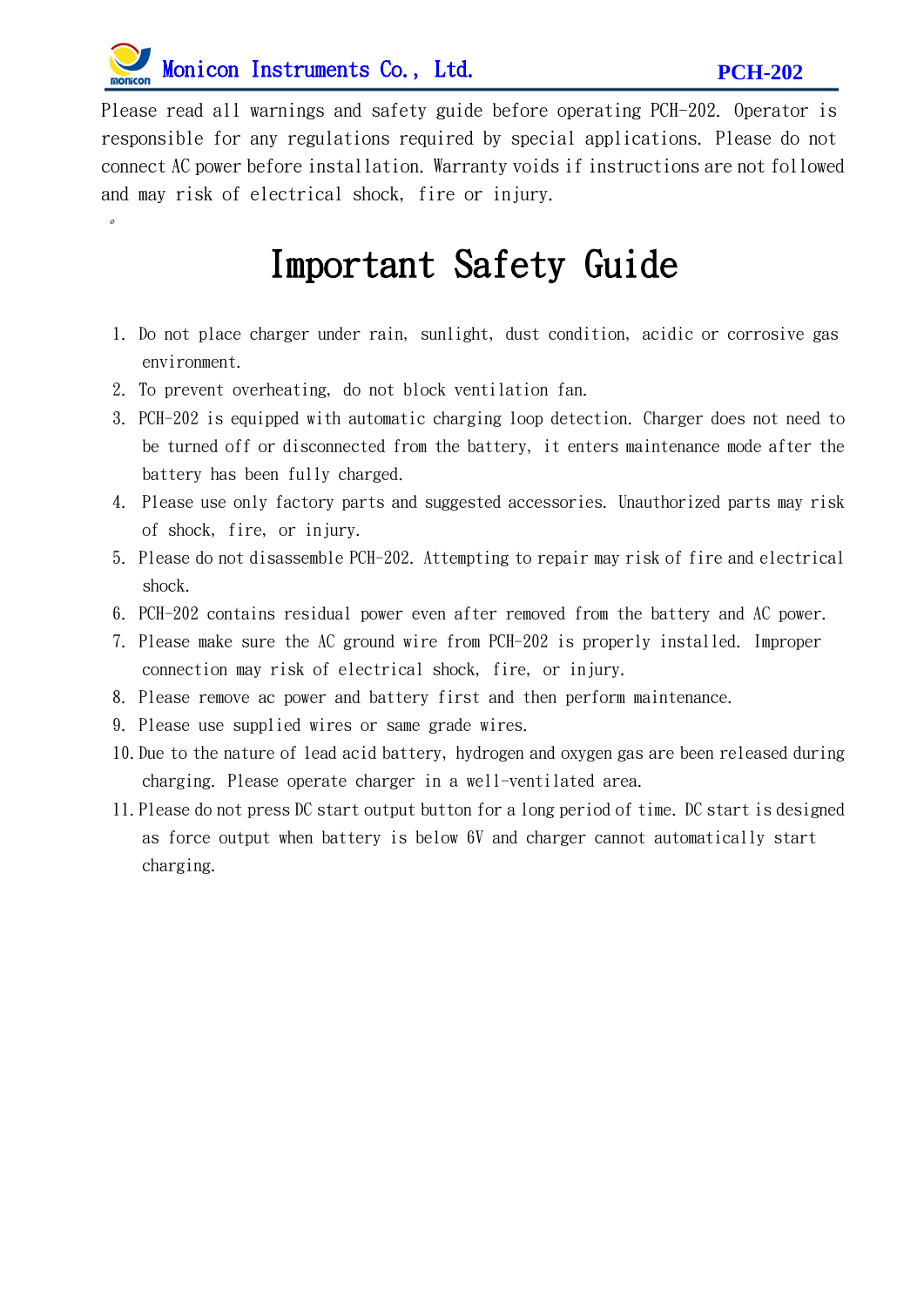### 1、**Installation**

- 1. To prevent sparks during power up, please make sure the power switch is in off position before plug-in the ac power cord.
- 2. Connect positive and negative wires to the battery before switch the power to "ON" position.
- 3. PCH-202 is equipped with short circuit, over load, and reverses polarity protections.
- 4. When the battery is below minimum charging voltage, charger ceases the output. Press DC start button, PCH-202 starts charging regardless of battery voltage. If error LED is ON, the overload or reverse polarity is present, please check the wire connections.
- 5. The minimum charging voltage of a 24V battery must be greater than 6V, otherwise the PCH-202 detects as battery error and cease the output. Press DC start to force charge battery.
- 6. PCH-202 automatically switches between float and equalized mode according to the battery condition.
- 7. Only supply AC input between  $110V (90~130V)/220V(190~240V)$ , 50-60Hz, exceeding the range might cause error or damage the charger.
- 8. Avoid rain, sun light, dust, flammable material, and acidic gas.
- 9. To maintain the best performance of the charger, please keep the environment between -25℃ to 35℃, cooler the better.
- 10.Please make sure the charger is installed in a well-ventilated area. To avoid bad circulation and prolong the life of charger, keep at least 10CM between wall and ventilation fan.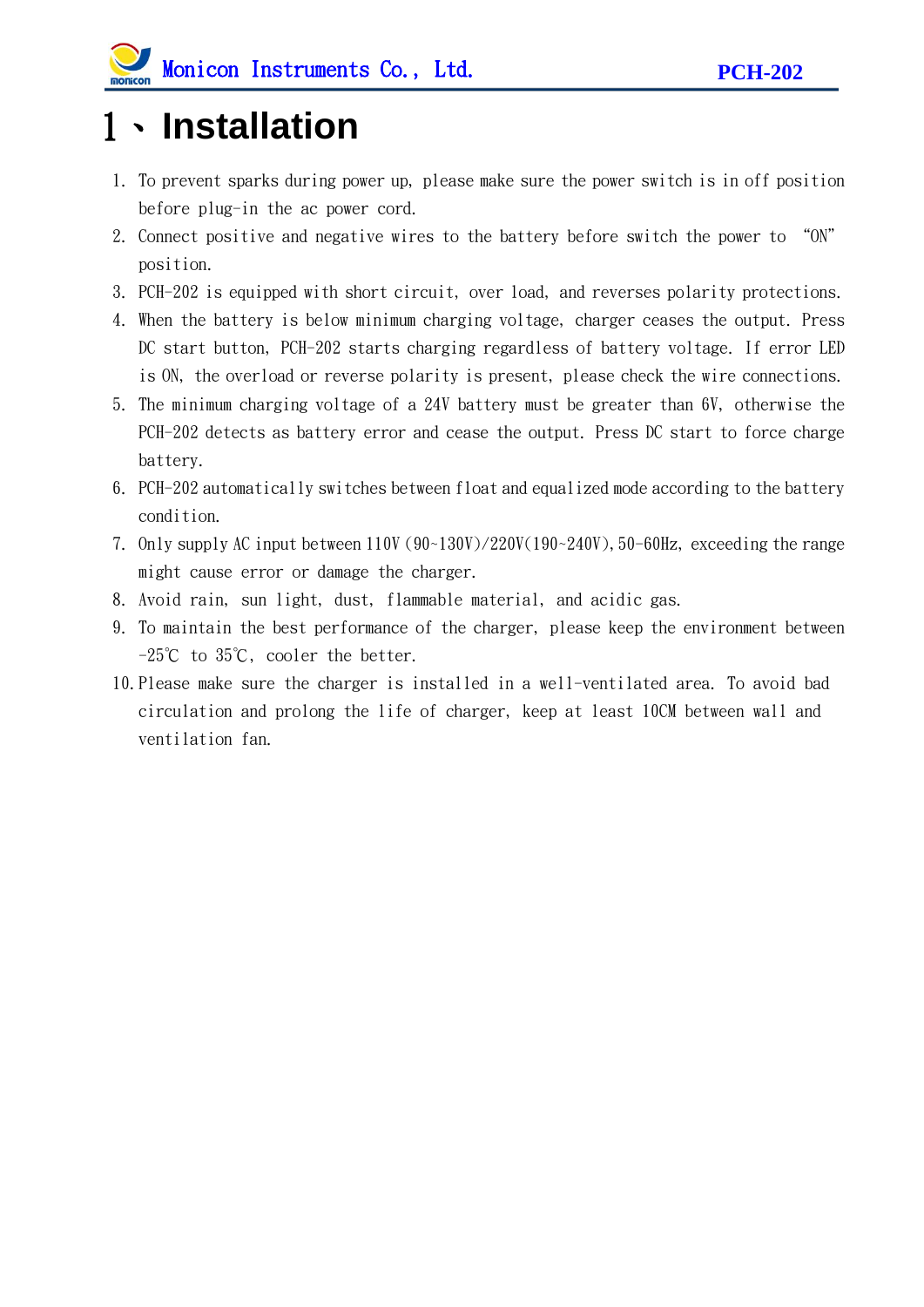### 2、**Specifications**

AC input voltage:

PCH-202 -> AC 110V(90~130V) / 220V(190~240V) Auto switch. Frequency 50/60 Hz

DC output voltage:

| 24V(Lead Acid) Float Mode                                                             |                                                                                 | $25.6 \sim 27.6$ VDC                                                   | Default: | 26.6 VDC                                           |
|---------------------------------------------------------------------------------------|---------------------------------------------------------------------------------|------------------------------------------------------------------------|----------|----------------------------------------------------|
|                                                                                       |                                                                                 | Equalize Mode $26.6 \sim 28.6$ VDC                                     | Default: | 27.6 VDC                                           |
| DC Output current:                                                                    | 20A                                                                             |                                                                        |          |                                                    |
| Charging:                                                                             | Automatic switch between Equalize and float mode.                               |                                                                        |          |                                                    |
| Protections:                                                                          | AC high / low voltage, DC high / low voltage, over load, short circuit, charger |                                                                        |          |                                                    |
|                                                                                       | over temperature, and reverse polarity.                                         |                                                                        |          |                                                    |
| LED Indicator:                                                                        | Battery Low voltage, Battery High voltage, AC Low voltage, AC High voltage,     |                                                                        |          |                                                    |
|                                                                                       | Charger High Temperature, Reverse polarity, Equalize mode, Float mode,          |                                                                        |          |                                                    |
| Charging error, Power                                                                 |                                                                                 |                                                                        |          |                                                    |
| Buttons:                                                                              |                                                                                 |                                                                        |          |                                                    |
| ➤                                                                                     | ACV - $\degree$ C -> Display amperage and charger internal temperature.         |                                                                        |          |                                                    |
|                                                                                       |                                                                                 | $\triangleright$ EQUAL START -> Enable equalize mode.                  |          |                                                    |
| $\triangleright$ DC START -> When battery is below 6VDC and charger cannot            |                                                                                 |                                                                        |          |                                                    |
|                                                                                       |                                                                                 |                                                                        |          | automatically start charging, press this button to |
|                                                                                       |                                                                                 | manually start charging.                                               |          |                                                    |
| Equalize Timer:                                                                       | 3 Hours                                                                         |                                                                        |          |                                                    |
| Note: To extend the life of battery, PCH-202 switches back to float mode when 3 hours |                                                                                 |                                                                        |          |                                                    |
| timer expired or charging current is less than 1 amp. The charger will switch back    |                                                                                 |                                                                        |          |                                                    |
|                                                                                       |                                                                                 | to equalize mode if current is greater than 1 amp for over 10 minutes. |          |                                                    |
| Efficiency:                                                                           | >75%                                                                            |                                                                        |          |                                                    |
| Working Temp: $-30 \sim 60$ °C                                                        |                                                                                 |                                                                        |          |                                                    |
| Storage Temp : $-40 \sim 85$ °C                                                       |                                                                                 |                                                                        |          |                                                    |
| Humidity:                                                                             | <b>MAX 90 %</b>                                                                 |                                                                        |          |                                                    |
| Dimension:                                                                            | 320 mm(L)* 190mm (W) * 229mm (H)                                                |                                                                        |          |                                                    |
| Weight:                                                                               | 5.5KG                                                                           |                                                                        |          |                                                    |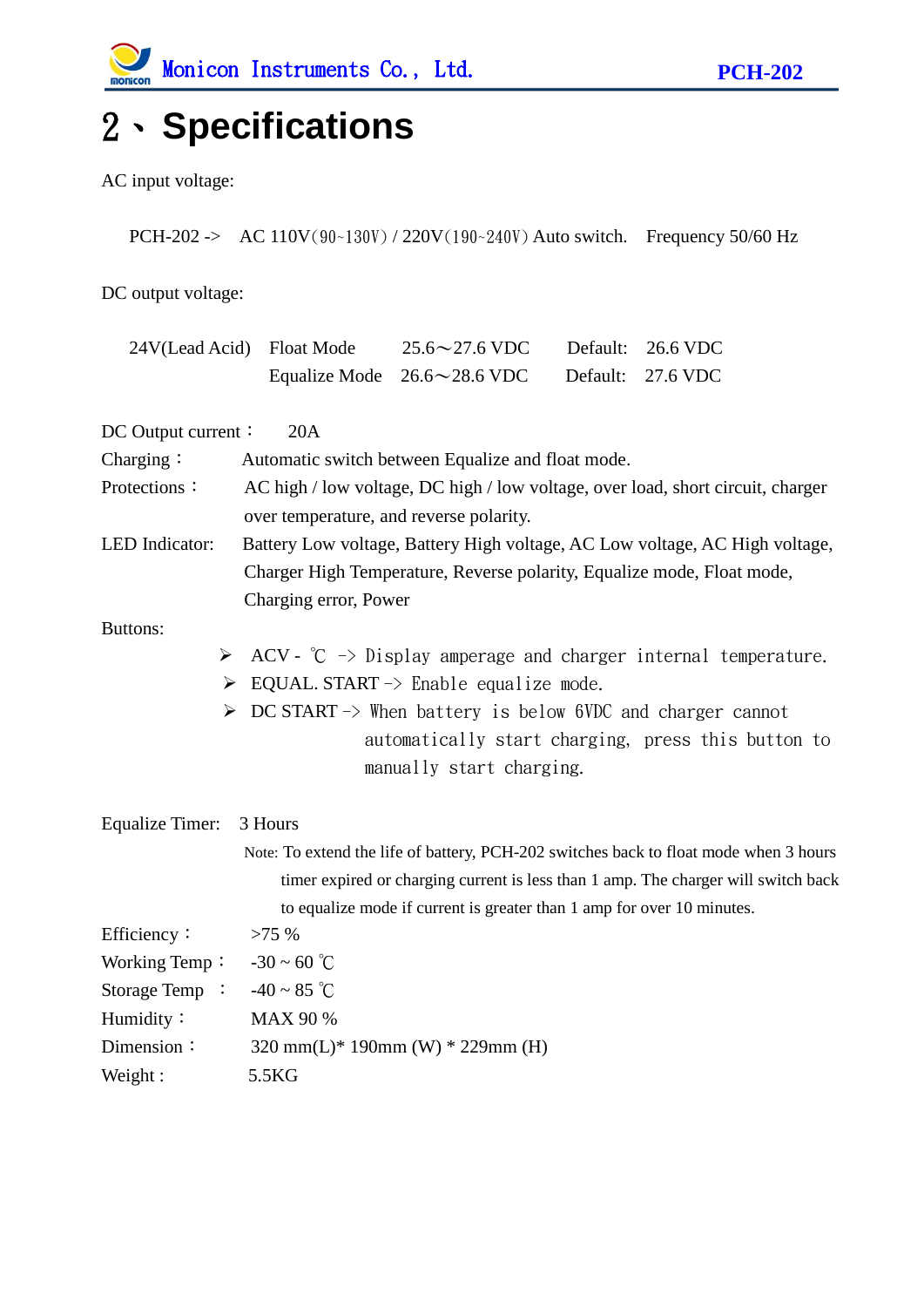